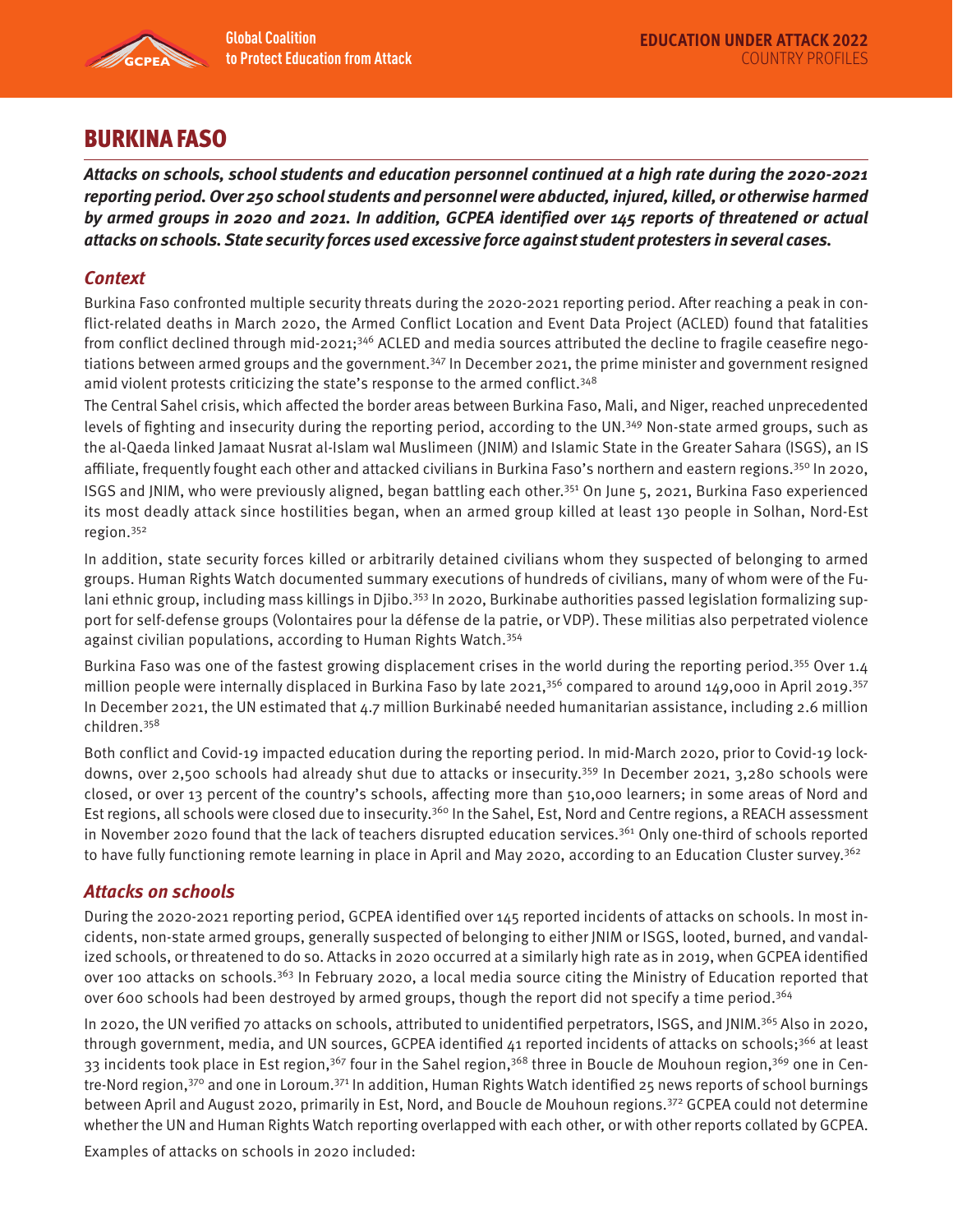

- Between January 9 and 11, 2020, Human Rights Watch documented at least five attacks on schools in four villages in Logoubou commune, Tapoa province, Est region. In one incident on January 9, 2020, in Nagaré village, armed men set fire to the teachers' offices at a secondary school and burned school property, as well as threatening teachers.373
- Local media *Infowakat* reported that on March 13, 2020, members of an unidentified armed group reportedly vandalized and then burned down a primary school in Djibo, Soum province, Sahel region.374
- According to local media reports, on the night of July 27, 2020, gunmen allegedly set fire to 11 primary schools and one middle school in Tansarga department, Tapoa province, Est region.375
- The Burkina Faso Protection Cluster reported that, around October 15, 2020, unidentified armed assailants attacked a public primary school and destroyed its solar panels and batteries in Delga, Banh province, Loroum region. The group reportedly returned to the village, threatening the population to follow "Islamic doctrine."376

In 2021, GCPEA identified at least 78 reported incidents of attacks on schools. As in earlier years, many of the reports, which came from media, UN, government, and NGOs, described actual or threatened looting, arson, or other damage of schools.<sup>377</sup> In 2021, the UN verified 46 attacks on schools.<sup>378</sup> For instance, in Gnanga district, Est region, local media and government reported that around 12 schools were looted or damaged by armed groups in second half of May 2021.<sup>379</sup> Examples of attacks on schools also included:

- On February 2, 2021, unidentified armed assailants reportedly stormed Niagassi village in Sampelga district, Séno province, Sahel region, where they broke into the school and looted supplies, according to the Burkina Faso Protection Cluster.380
- The Burkina Faso Protection Cluster reported that on February 10, 2021, members of a non-state armed group looted the school in Koulfo, Manni district, Gnagna province, Est region, after threatening primary and middle school teachers.<sup>381</sup>
- On April 24, 2021, an armed group threatened nine primary schools in Bogandé, Gnagna district, Est region, causing them to close, according to the Ministry of Education.382
- The Ministry of Education reported that on May 22, 2021, four schools in Manni, Gnagna province, Est region were closed after an armed group threatened them.<sup>383</sup>
- On October 15, 2021, ACLED and local media Net Afrique reported that members of an armed group forced schools to close, and threatened violence if schools reopened, in four villages in Sourou district, Boucle de Mouhoun region. Net Afrique also reported that the armed group wrote a threatening message on the school's door.384

### **Attacks on school students, teachers, and other education personnel**

For the 2020-2021 reporting period, GCPEA identified at least 33 attacks on school students, teachers, and other education personnel, harming over 250 students and teachers. In the majority of incidents, non-state armed groups threatened, abducted, or killed teachers or school staff, often at the same time as they attacked a school or the surrounding village. These attacks often caused schools to close or teachers to stop working. In some cases, insecurity also affected students on the way to or from school. GCPEA collected 18 reports of such instances in 2019, and five reports in 2018;<sup>385</sup> thus, numbers in 2020 and 2021 are consistent with the incline in recent years. However, the closures of schools during the Covid-19 pandemic may have caused fewer attacks than would have otherwise occurred.

In 2020, GCPEA identified at least ten reported incidents of attacks on school students, teachers, and other education personnel from UN, NGO, and media reports.386 Between January and April 2020, 222 education workers were "victims of terrorist attacks," according to the Ministry of Education, as cited by Amnesty International.<sup>387</sup> Many incidents took place alongside attacks on schools and sometimes occurred while students were at school. For example:

• On January 4, 2020, a convoy of three public buses hit an IED on the road between Toéni and Tougan towns, in Sourou province, Boucle de Mouhoun region. The buses were carrying many students who were traveling back to Tougan from Toéni after holidays. Human Rights Watch reported that since schools closed in Toéni in 2018,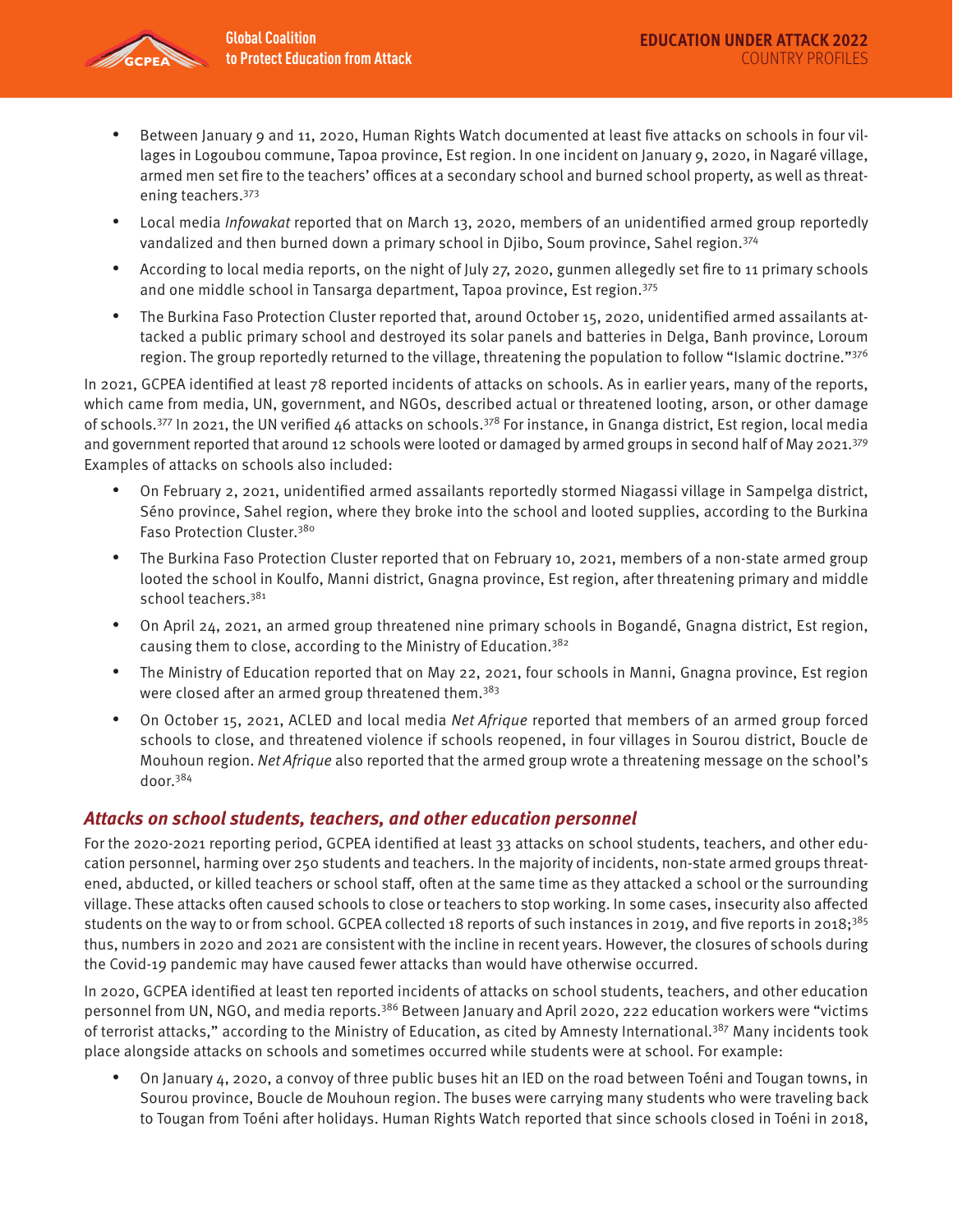

hundreds of students had to enroll in Tougan.<sup>388</sup> Local education professionals reported to Human Rights Watch that they believed the attack had targeted students since it was the day that students had to return to school after holidays.389

- Human Rights Watch reported that, on an unspecified date in January 2020, around ten armed men forcibly entered a village school in Est region while students were in class. The men fired shots, temporarily detained two teachers beat and robbed them, and stole personal items from teachers and students, as well as school materials.390
- On October 15, 2020, armed assailants allegedly killed a primary school principal, whose body was found near Markoye, Oudalan province, Sahel region, according to the UN and local news. The attack occurred days after the school year began.391
- On November 20, 2020, an armed group threatened teachers at Tomonga primary school in Manni district, Est region. Following the threats, the school closed and the teachers fled the village.<sup>392</sup>

In 2021, GCPEA collected at least 23 reports of incidents of attack on school students, teachers, and other education personnel, from NGO and media reports. Of these, 16 were incidents of attacks on teachers and school personnel by armed groups.<sup>393</sup> Between January and September 2021, the UN verified five attacks on school personnel, including the abduction of two teachers.394 Incidents of attacks by armed groups included:

- On January 18, 2021, the Protection Cluster reported that a 14-year-old female student was abducted while returning home from school in Diapangou, Gourma province, Est region.395
- Local media reported that on March 14, 2021, suspected members of an armed group abducted the treasurer of the parents-teacher association of the high school in Zoura, Koungossi district, Bam province, Centre-Nord region.396
- On October 21, 2021, according to local media Minute, armed individuals abducted several teachers during an attack on two schools near Namounou, Tapoa district, Est region. The teachers were released later the same day but had been stripped of their personal belongings.<sup>397</sup>

Additionally, in April and May 2021, high school students protested against government reforms to the baccalaureate exams and were met with excessive force by police.<sup>398</sup> Police arrested or used excessive force, including teargas, against school students in at least seven reported incidents in several cities including Ouagadougou, Koudougou, Boulsa, and Fada N'gourma.399

Incidents of use of force against student protesters included:

- On April 29, 2021, hundreds of students reportedly protested in front of the Ministry of Education in Ouagadougo against reforms to the exams system. Media sources reported that police used teargas to disperse the students, who retaliated by throwing stones at the officers.<sup>400</sup>
- On May 10, 2021, local media reported that students in Boulsa, Namentenga, Centre-Nord region, protested in front of the town's high commission. Police allegedly engaged in running battles and used teargas against students.401
- On May 17 and 18, 2021, high school students protested against exam reforms in Ouagadougou. A special security branch of the police allegedly used teargas and rubber bullets and arrested around eight students.<sup>402</sup> Students reportedly threw stones and damaged a high school building.<sup>403</sup>

# **Military use of schools and universities**

GCPEA identified a number of reported incidents of the military use of schools between 2020 and 2021. In 2018 and 2019, both state armed forces and non-state armed groups used over a dozen schools in Centre-Nord and Sahel regions.404

In 2020, GCPEA identified at least four incidents of military use of schools. In January 2020, Human Rights Watch documented that state security forces used a school in Pensa, Bam province, Centre-Nord region which then provoked an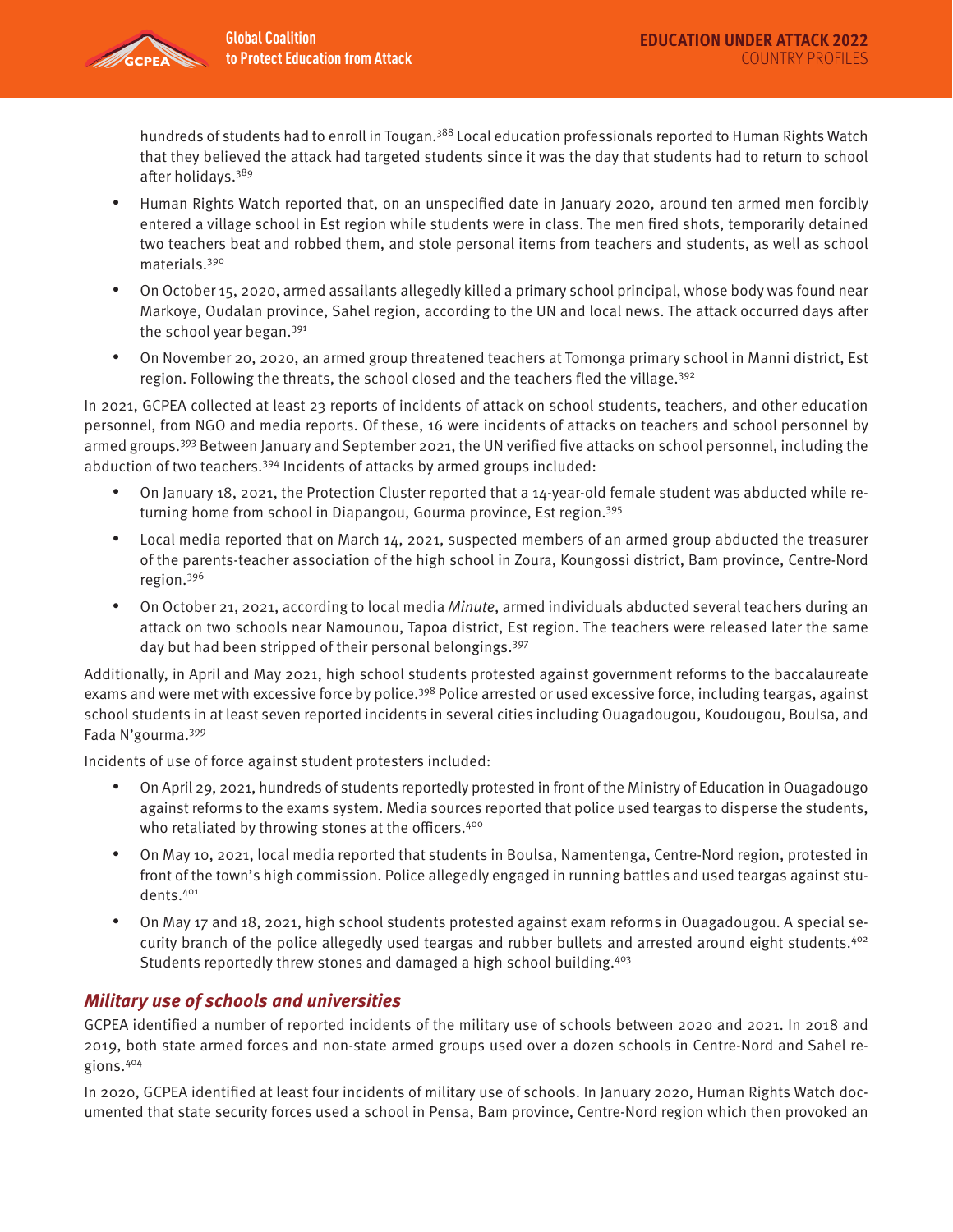

attack by an armed group.<sup>405</sup> In addition, Human Rights Watch received reports that state armed forces used at least three schools as bases between April and August 2020.406

In 2021, the UN verified the military use of two schools.<sup>407</sup> In the same year, GCPEA identified one reported incident of the military use of a school. Local media Lefaso reported that in Madou, Sanmatenga district, Centre-Nord region, between June 28 and July 1, 2021, Burkina Faso forces targeted a primary school where an armed group had established its base.<sup>408</sup> In addition, the UN verified one case of military use of a school between January and September 2021;<sup>409</sup> GCPEA could not determine whether this overlapped with the above report.

### **Sexual violence at, or on the way to or from, school or university**

GCPEA identified reports of sexual violence at, or on the way to or from school or university during the 2020-2021 reporting period. During the period covered by Education under Attack 2020, GCPEA did not receive any such reports.

In 2021, a witness reported to France24 that during an attack on a school, the armed group raped a female teacher inside a classroom on an unspecified date.<sup>410</sup> The witness reported experiencing lasting psychosocial trauma.

### **Attacks on higher education**

During the 2020-2021 reporting period, GCPEA collected one reported incident of an attack on higher education. As in previous years, these attacks occurred sporadically and generally involved the use of force or arrest of students by state security forces. In 2019, GCPEA identified two reported incidents of attacks on higher education at the Polytechnic University of Dori.411

In 2020, GCPEA identified one media report of an attack on higher education. On March 31, 2020, local media reported that gendarmes entered Kossodo University campus in Ouagadougou and used force against students for not respecting a curfew imposed to curb the spread of Covid-19. Students reportedly barricaded the campus and clashed with gendarmes, who then used teargas against students.412

<sup>346</sup> ["Sahel 2021: Communal Wars, Broken Ceasefires, and Shifting Frontlines,](https://weshare.unicef.org/archive/-2AMZIFHIJAKO.html)" ACLED, June 17, 2021.

<sup>347</sup> ["Sahel 2021: Communal Wars, Broken Ceasefires, and Shifting Frontlines.](https://acleddata.com/2021/06/17/sahel-2021-communal-wars-broken-ceasefires-and-shifting-frontlines/)" Sam Mednick, "EXCLUSIVE: Burkina Faso's secret peace talks and fragile jihadist ceasefire," The New Humanitarian, March 11, 2021.

<sup>348</sup> News Wires, "Burkina Faso PM resigns following protests over jihadist violence," France 24, December 8, 2021. Nosmot Gbadamosi, "Africa Brief: Violence Spreads in the Sahel," Foreign Policy, December 15, 2021. BBC, "Burkina Faso: Tear gas fired at protesters decrying Islamist attacks," BBC, November 27, 2021.

<sup>349</sup> OCHA, "Ministerial Roundtable on the Humanitarian Crisis in the Central Sahel, Stocktaking Report - October 2021," October 26, 2021, p. 1.

<sup>350</sup> Amnesty International, Annual Report 2020/21, Burkina Faso chapter, February 2021. "Everything you need to know about human rights in Burkina Faso 2020," Amnesty International.

<sup>351 &</sup>quot;Sam Mednick, "Burkina Faso's new conflict front: lihadists against jihadists," The New Humanitarian, August 17, 2020.

<sup>352 &</sup>quot;In Burkina Faso, two suspected jihadists indicted after Solhan attack (Au Burkina Faso, deux jihadistes présumés mis en examen après l'attaque de Solhan)," France24, June 29, 2021. Héni Nsaibia and Jules Duhamel, "Sahel 2021: Communal Wars, Broken Ceasefires, and Shifting [Frontlines,](https://weshare.unicef.org/archive/-2AMZIFR7K4PX.html)" ACLED, June 17, 2021. "Following the armed attack in Solhan, UNICEF provides emergency assistance to 9,000 displaced children and their families," UNICEF press release, June 24, 2021. Human Rights Watch, "Sahel: Top UN Rights Official Visits Burkina Faso, Niger," Human Rights Watch News Release, December 1, 2021.

<sup>353 &</sup>quot;Burkina Faso Executions Prompt Broad Call for Inquiry," Human Rights Watch News Release, September 16, 2020.

<sup>354</sup> Human Rights Watch, World Report 2021: Events of 2020, (New York: Human Rights Watch, January 2021), Burkina Faso chapter. Human Rights Watch, World Report 2022: Events of 2021, (New York: Human Rights Watch, January 2022), Burkina Faso chapter.

<sup>355</sup> Edith Champagne and Selim Meddeb, "Burkina Faso's local heroes honoured for giving shelter to the displaced," UNHCR News release, September 29, 2021.

<sup>356</sup> UNICEF, "UNICEF Burkina Faso Humanitarian Situation Report No. 4: 1 July to 30 September 2021," UNICEF, November 30, 2021, p.1; "Burkina Faso: Humanitarian snapshot (Burkina Faso: Aperçu de la situation humanitaire)," March 10, 2021.

<sup>357</sup> UNICEF, "UNICEF Burkina Faso Humanitarian Situation Report No. 2," UNICEF, April 25, 2019, p.1. Conseil National de Secours d'Urgence et de Rehabilitation, "Registration of IDPs in Burkina Faso (Enregistrement des Personnes Deplacees Internes du Burkina Faso),", 8 August 2020, as cited in UNICEF, "Humanitarian Action for Children 2021 - Burkina Faso," p. 1.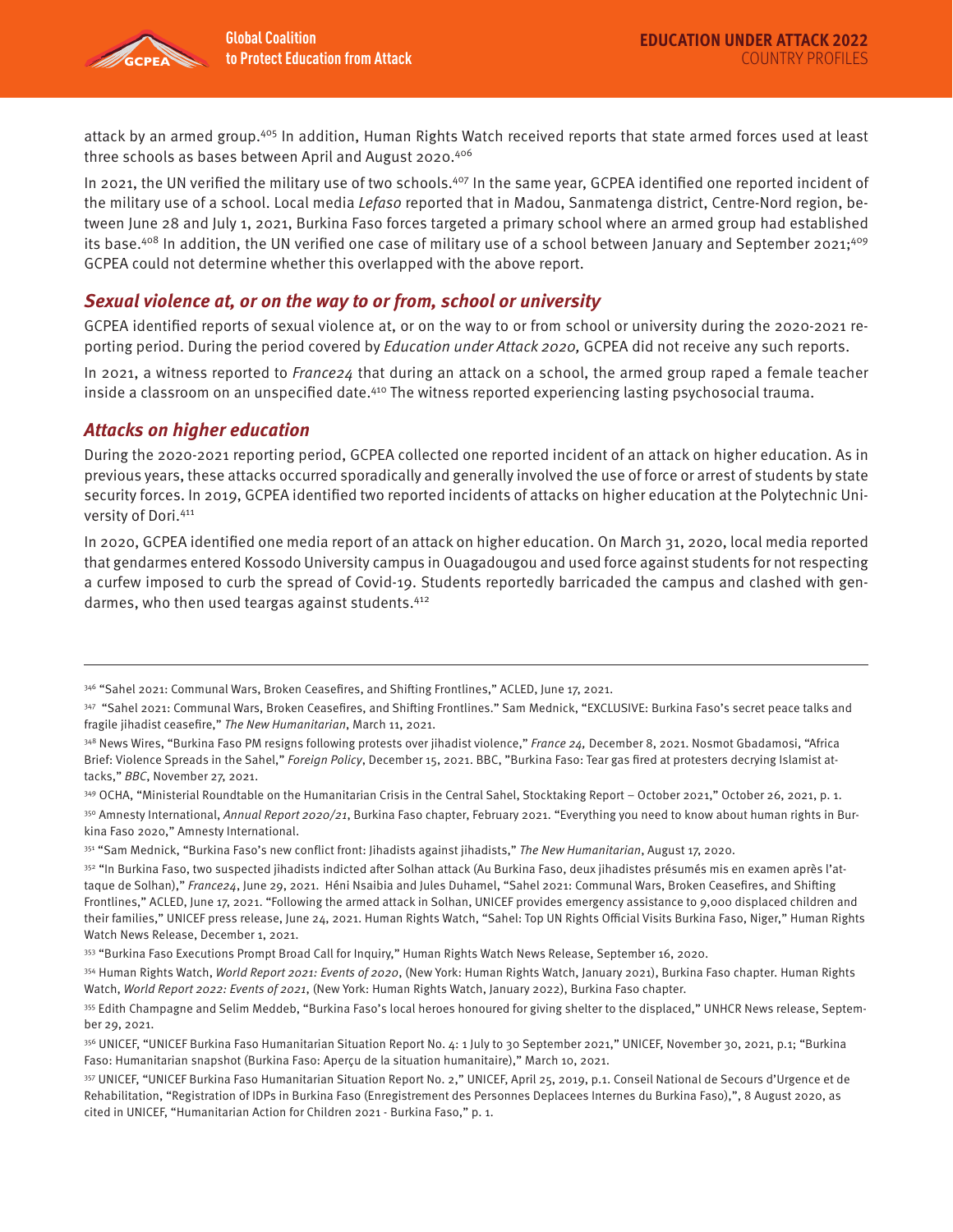

358 UNICEF, "Humanitarian Action for Children 2022 - Burkina Faso," December 8, 2021, pp. 1-2.

359 Human Rights Watch, "Burkina Faso: Armed Islamists Attack Education," Human Rights Watch news release, May 26, 2020.

360 Education Cluster; Govt Burkina Faso, "Monthly Statistical Report on Education in Emergencies data from 31 December 2021 (Rapport statistique mensuel de données d'Education en Situation d'Urgence du 31 décembre 2021)," December 31, 2021, p. 2.

361 "Situation overview: Burkina Faso - Sahel, East, North, and Center-North regions November 2020 (Aperçu de la situation : Burkina Faso - Régions du Sahel, Est, Nord et Centre-Nord Novembre 2020)," REACH, December 2020, p. 8.

<sup>362</sup> Burkina Faso Education Cluster, "Survey report : impact of Covid-19 on education (Rapport d'enquête: Impact de la Covid-19 sur l'éducation)," August 2020.

363 GCPEA, *Education under Attack 2020*, Burkina Faso chapter.

364 Inoussa Ouedraogo, "Insecurity in Burkina: Over 600 schools destroyed by terrorists (Insécurité au Burkina : Plus de 600 écoles détruites par des terroristes)," Bendre, February 2020.

<sup>365</sup> UN General Assembly and Security Council, "Report of the Secretary-General on Children and Armed Conflict 2021," A/75/873-S/2021/437, May 6, 2021, para. 214.

366 Human Rights Watch, World Report 2021, Burkina Faso chapter. UNHCR, as cited in ACLED, Event ID BFO4209. INTERSOS; UNHCR, "Monthly Protection Report - North Region - October 2020 (Rapport mensuel de Protection region du nord - octobre 2020)," December 2, 2020, p.2. "Monthly Protection Monitoring Report East Region Deember 2020 (RAPPORT MENSUEL DE PROTECTION DE DECEMBRE 2020 REGION EST)," UNCHR and IN-TERSOS, January 2020. On file.

367 A full list of references can be found on GCPEA's website, https://protectingeducation.org/wp-content/uploads/eua\_2022\_references.pdf 368 Infowakat, as cited in ACLED, Event ID BFO3561 (data downloaded July 17, 2020). "Burkina: a school burned in Djibo (Burkina: une école de Djibo incendiée), March 14, 2020. Facebook, as cited in ACLED, Event ID BFO3834.

369 A full list of references can be found on GCPEA's website, https://protectingeducation.org/wp-content/uploads/eua\_2022\_references.pdf 370 UNHCR, as cited in ACLED, Event ID BFO4209 (data downloaded January 22, 2021) INTERSOS; UNHCR, "Monthyl Protection Report - North Region - October 2020 (Rapport mensuel de Protection region du nord - octobre 2020)," December 2, 2020, p.2

371 Al Nabaa; Infowakat, as cited in ACLED, Event ID BFO3426 (data downloaded July 17, 2020). "Pissila: 7 people killed by armed men (Pissila: 7 personnes tuées par des hommes armés)," InfoWakat, January 18, 2020.

372 Human Rights Watch, World Report 2021, Burkina Faso chapter.

373 Human Rights Watch, "Their War Against Education, p. 56. Infowakat; AIB (Burkina Faso); Aujourd8, as cited in ACLED, Event ID BFO3409. Lefaso.net, "Tapoa (Est): Town hall of Logobou set alight, teachers from Nagaré intimidated (Tapoa (Est) : La mairie de Logobou incendiée, les enseignants de Nagaré intimidés)," Lefaso.net, January 9, 2020.

374 Infowakat, as cited in ACLED, Event ID BFO3561 (data downloaded July 17, 2020). "Burkina: a school burned in Djibo (Burkina: une école de Djibo incendiée)," Infowakat, March 14, 2020.

375 A full list of references can be found on GCPEA's website, [https://protectingeducation.org/wp-content/uploads/eua\\_2022\\_references.pdf](https://timesofindia.indiatimes.com/india/tripura-police-used-water-cannon-tear-gas-to-disperse-teachers-protesting-near-cms-residence/articleshow/80484910.cms) 

376 UNHCR, as cited in ACLED, Event ID BFO4209. "Monthly Protection Report - North Region - October 2020 (Rapport mensuel de Protection region du nord - octobre 2020)," INTERSOS and UNHCR, December 2, 2020, p.2.

377 A full list of references can be found on GCPEA's website, https://protectingeducation.org/wp-content/uploads/eua\_2022\_references.pdf 378 Information received from a UN respondent. via email on April 21, 2022.

379 "Gnagna: Several schools robbed of their supplies with radical preachers at the incidents (Gnagna : Plusieurs écoles vidées de leurs vivres avec des prêches radicaux au rendez-vous)," AIB, May 31, 2021. "Statistical report on education in emergencies data on May 28, 2021 (Rapport statistique des donnees d'education en situation d'urgence au 28 mai 2021)," Ministry of Education, Literacy, and Promotion of National Languages (MENPLN), May 28, 2021, p. 5. "Report on the security situation in CEB Manni II (RAPPORT SUR LA SITUATION SECURITAIRE DANS LA CEB MANNI II)," Ministry of Education, Literacy, and Promotion of National Languages (MENPLN), June 1, 2021, p.2.

380 "Protection Monitoring Report Sahel region, February 2021 (Rapport de Monitoring de Protection Region du Sahel, Fevrier 2021)," Burkina Faso Protection Cluster, February 2021, p. 7.

<sup>381</sup> Protection Monitoring Report East region, February 2021 (Rapport de Monitoring de Protection Region de l'Est, Fevrier 2021), Burkina Faso Protection Cluster, February 2021, p. 16.

<sup>382</sup> "Statistical report on education in emergencies data on May 14, 2021 (Rapport statistique des donnees d'education en situation d'urgence au 14 mai 2021)," Ministry of Education, Literacy, and Promotion of National Languages (MENPLN), May 14, 2021, pp. 2, 4.

383 "Statistical report on education in emergencies data on May 28, 2021 (Rapport statistique des donnees d'education en situation d'urgence au 28 mai 2021)," Ministry of Education, Literacy, and Promotion of National Languages (MENPLN), May 28, 2021, p. 5.

384 Radio Omega, as cited in ACLED, Event ID BFO5517. Radio Omega, as cited in ACLED, Event ID BFO5520. Radio Omega, as cited in ACLED, Event ID BFO5518. Radio Omega, as cited in ACLED, Event ID BFO5516. Net Afrique, "Burkina Faso - Insecurity: Schools in 4 villages in the commune of Tougan closed by terrorists (Burkina Faso – Insécurité : Des écoles de 4 villages de la commune de Tougan fermées par des terroristes)," Net Afrique, October 17, 2021.

385 GCPEA, Education under Attack 2020, Burkina Faso chapter.

386 A full list of references can be found on GCPEA's website, [https://protectingeducation.org/wp-content/uploads/eua\\_2022\\_references.pdf](https://www.hrw.org/news/2021/09/08/lessons-war)

387 Amnesty International, Report 2020/21, Burkina Faso chapter.